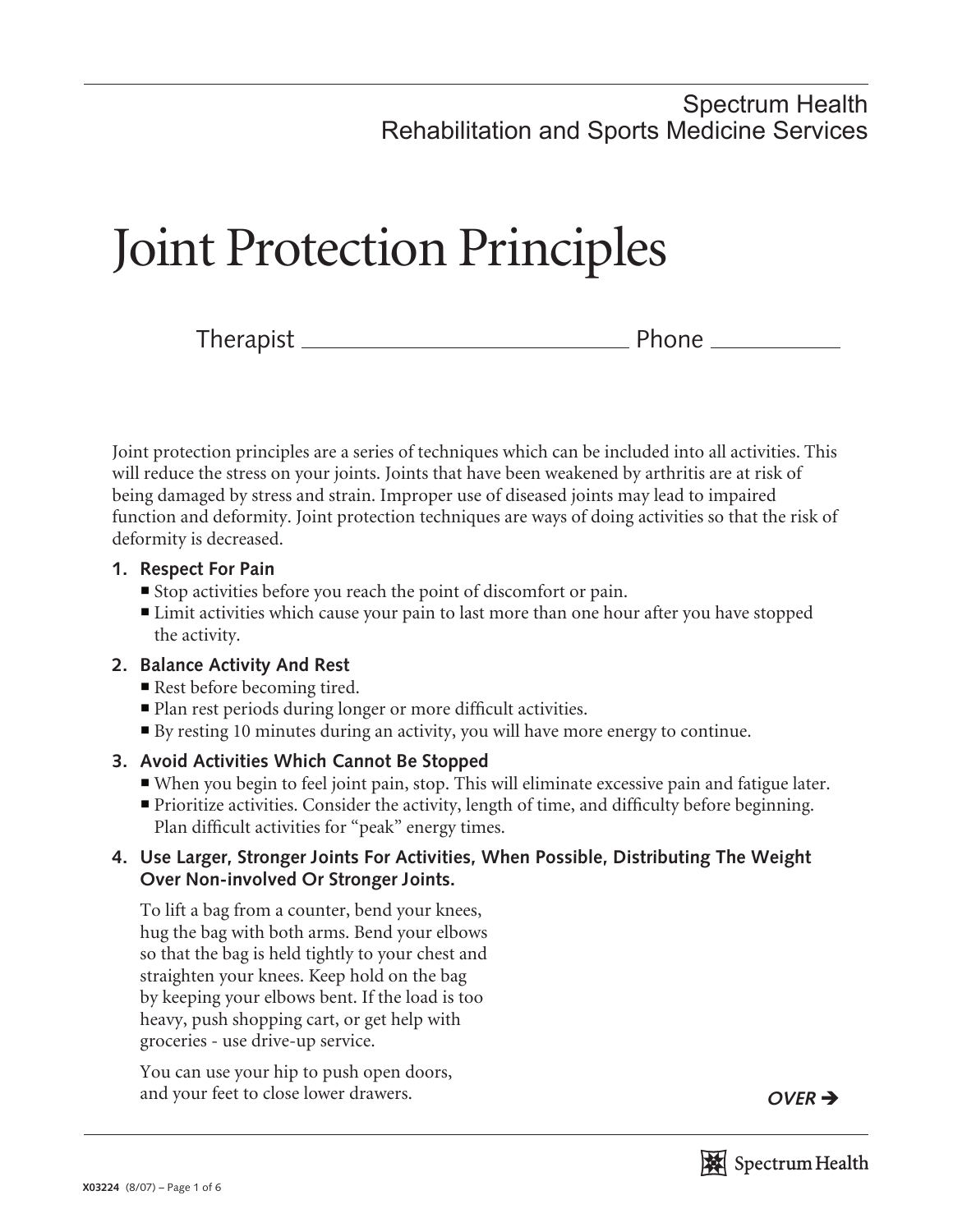- $\blacksquare$  An envelope briefcase with a snap lock can be used rather than an attache case. By bending the elbows, the case can be carried under the arm so that the case rests on the forearm. Hold the case by resting your arm against your body. Switch the case from one side of the body to the other.
- Use the larger joints (elbow or shoulder) to carry the weight of the purse.

 **Wrong:** The weight of the purse is all on the weak fingers.

■ Wing faucets: Keeping wrists extended, use the palm of your left hand to turn on a left faucet and the back of your left hand to turn the faucet off.

**Right:** The stronger elbow should carry the weight of the purse.

■ Four-pronged or circular faucets: Place palm of hand on top of the faucet keeping fingers extended. Straighten your elbow and apply a downward force on faucet, pushing from your shoulder. Keeping fingers and elbow extended, turn your arm inward toward your thumb.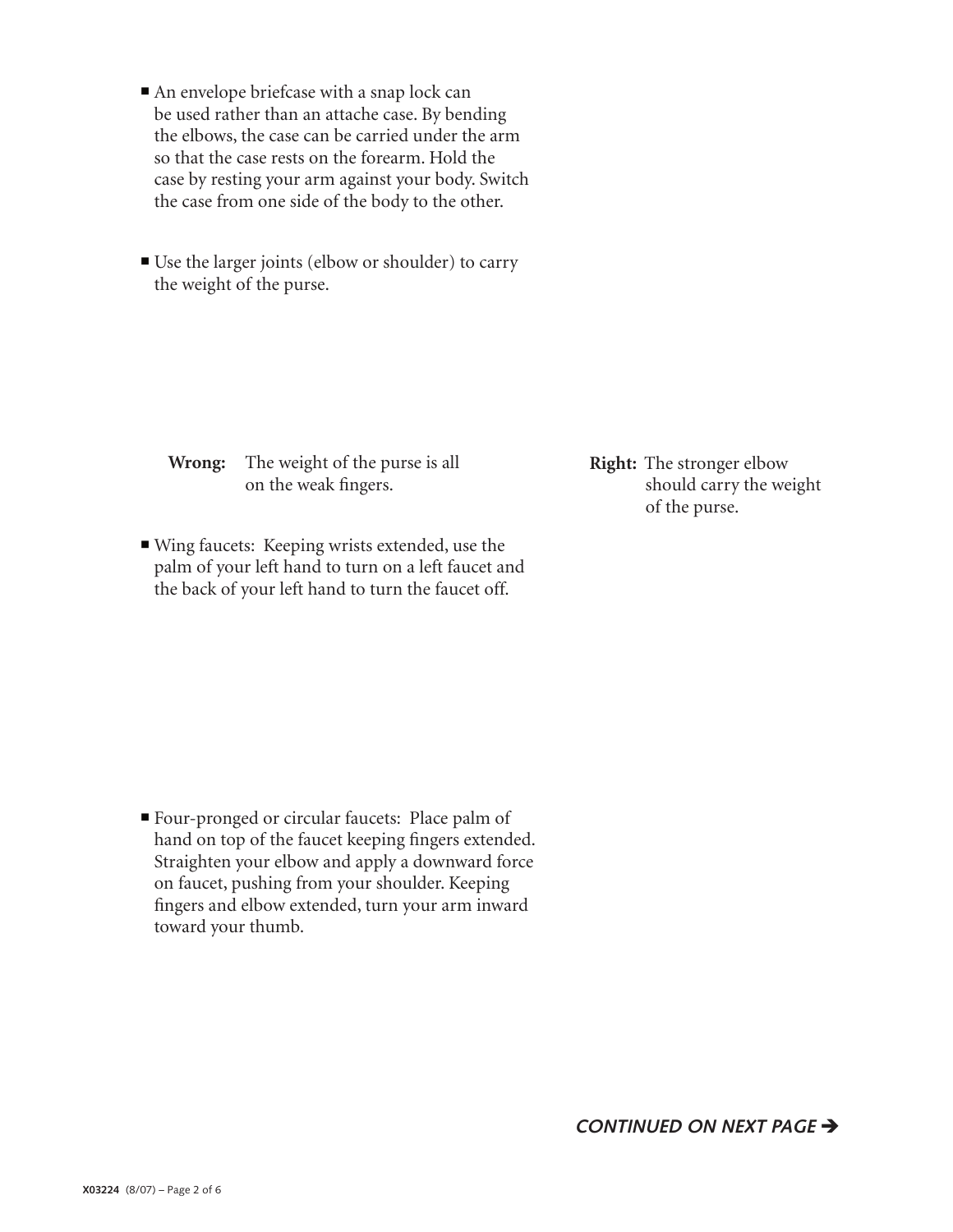**Wrong:** Do not use fingers to lift heavy roasting pans or dishes.

**Right:** Use oven mitts and lift with palms, using the stronger wrists and elbows to do the work.

 **Wrong:** All the weight of the pot would on your weak fingers.

**Right:** Pick up the pot with two hands, using your palms.

#### **5. Avoid Staying In One Position For Extended Periods Of Time.**

- Plan rest periods.
- ¡ Change your position.
- Stretch and relax your joints.

## **6. Maintain Or Use Your Joints In Good Alignment.**

■ Maintain proper posture.

This is good alignment.<br>This is good alignment. your fingers to move towards the little finger side of your hand.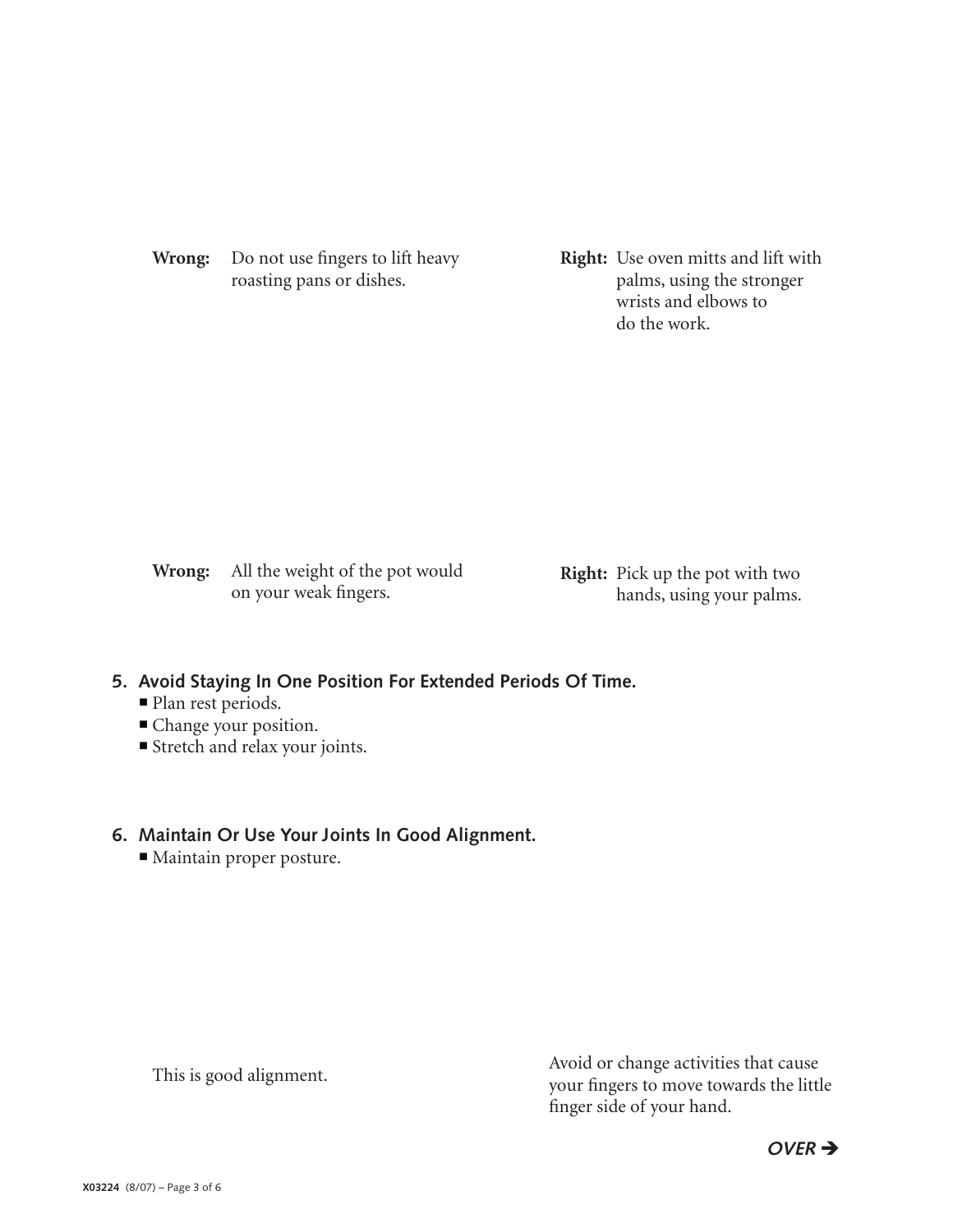Use the palms of your hands for lifting and pushing. Push instead of pulling.

Dishwashing should be done with fingers kept straight as much as possible. It a dishwasher is available, use it in preference to washing by hand.

#### **7. Maintain Proper Weight.**

 ¡ Additional weight can stress weight-bearing joints (hip, knees, feet, back).

#### **Special Considerations For The Hands**

- 1. AVOID TIGHT GRASP.
	- Use a relaxed grip.
	- **Enlarge handles.**

 Place palm of hand on jar lid, and using weight if body, turn arm at shoulder to open jar. A sponge or wet towel under the jar prevents sliding.

Hold the knife or mixing spoon like a dagger, with the handle parallel to knuckles. Cutting is then changed from sawing to pulling.

2. AVOID PRESSURE ON BACK OF KNUCKLES (MP JOINTS).

Wrong Right Right When rising from chair or bed.

**CONTINUED ON NEXT PAGE >**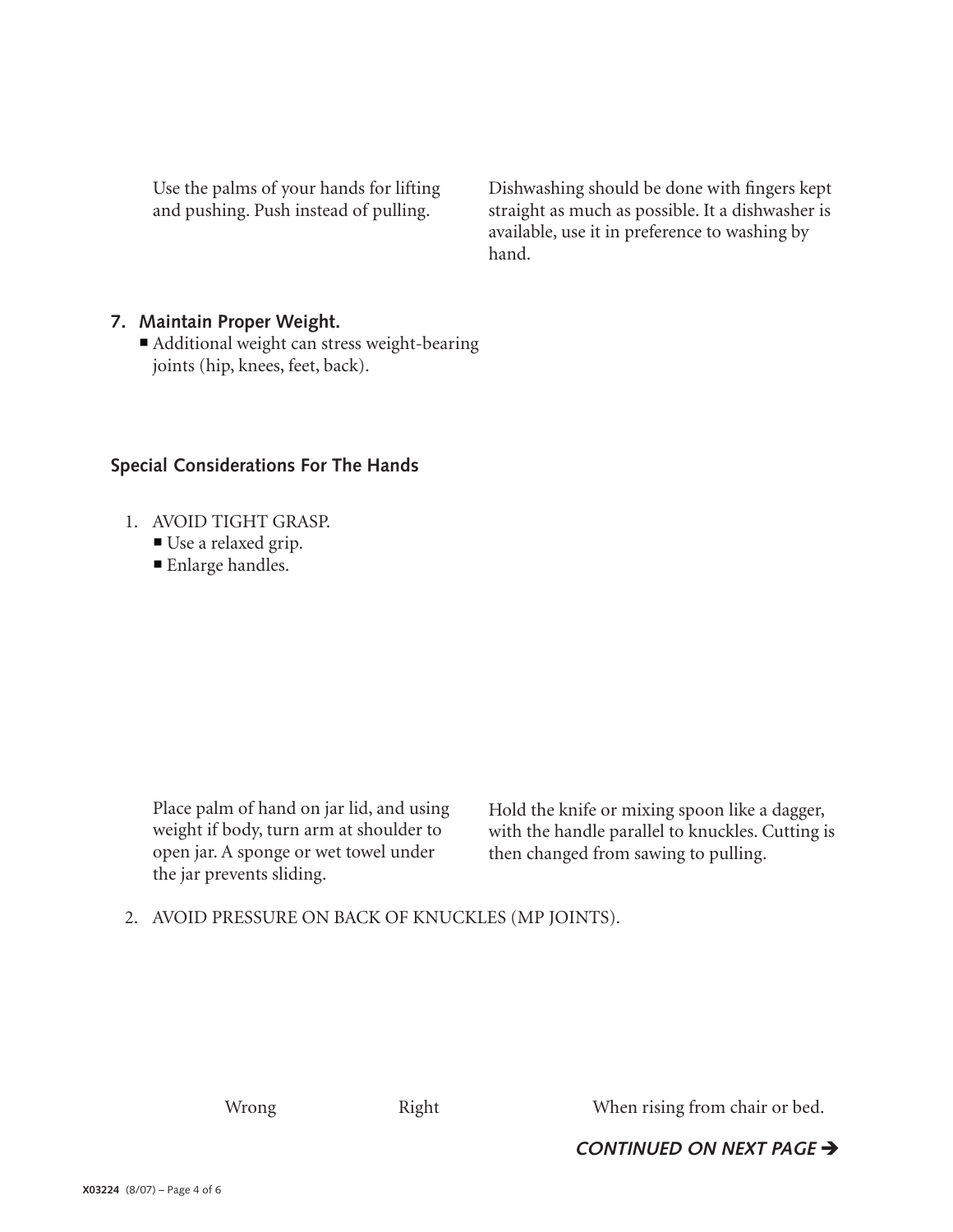#### 3. USE BOTH HANDS WHEN POSSIBLE

#### 4. AVOID REPETITIVE HAND ACTIVITIES

#### $\blacksquare$  Take breaks

■ Change activity, i.e. using screwdriver, crocheting.

#### 5. AVOID PRESSURE TO TIP OF THUMB

¡ Example: pushing snaps together, opening car doors, ringing doorbells.

 To protect thumb joints, open milk containers with heels of the hands rather than thumbs.

Ring top cans: Hold the can with one hand. With the other hand, place a knife through the ring with handle of knife directly over the opening. Using the palm of your hand, push down on the handle of the knife.

#### **Posture**

Whether walking, standing, sitting or even sleeping, good posture is important for people with arthritis. Poor posture can make arthritis worse. As for standing, you should stand straight, head high, shoulders back, stomach in, and hips and knees straight.

#### **Walking**

Walk erect, as in standing position. Arm swing freely at sides; let your weight shift easily from side to the other. Don't carry heavy packages in one hand. A lightweight shoulder bag is a good idea. If legs or knees are involved, a cane will make walking easier.